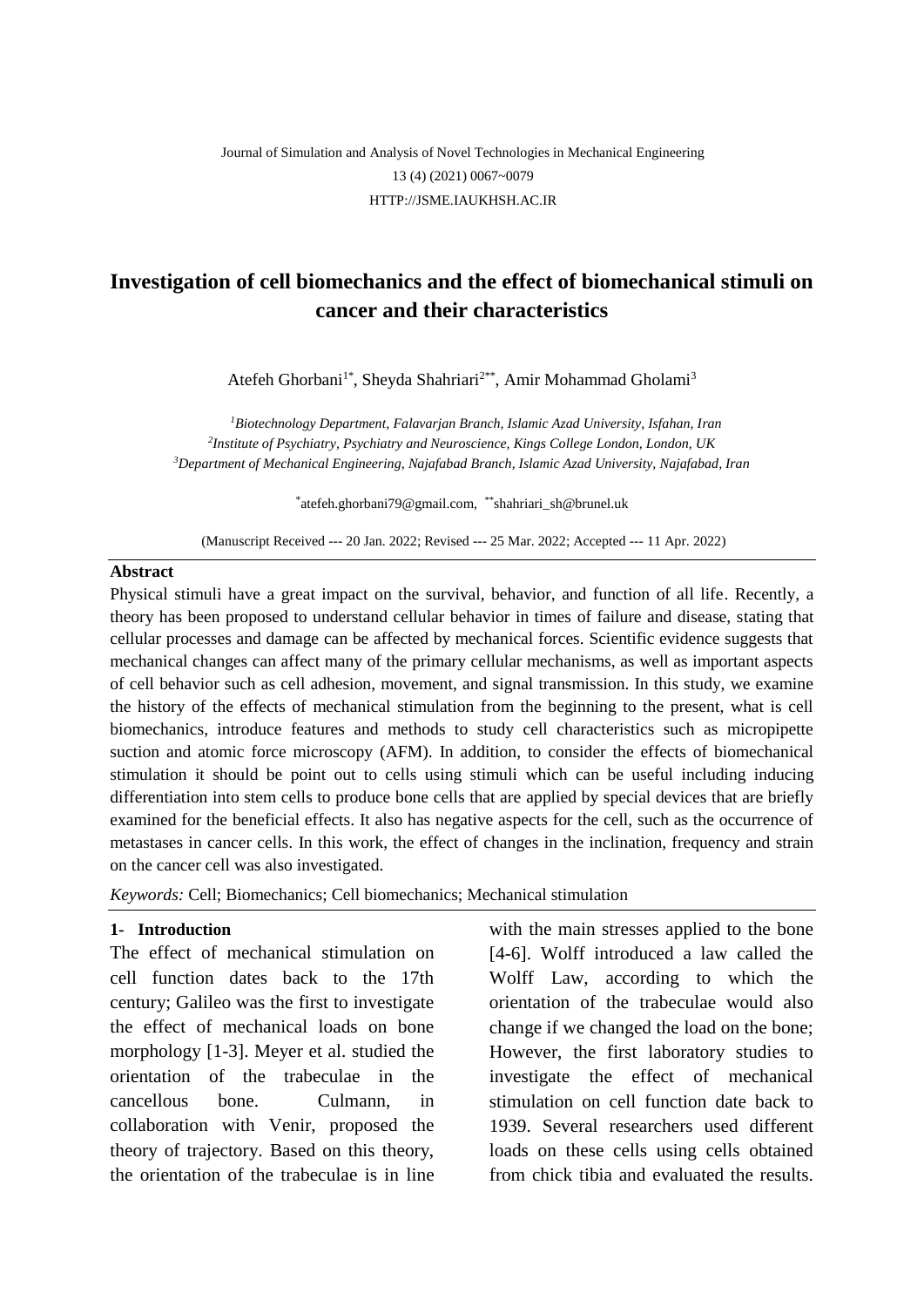After these experiments, a lot of research was done in this field, which led to the development of methods and a variety of devices to measure the effects of mechanical stimulation on performance [7- 11]. Recently, a perspective on understanding cellular behavior in cases of failure and disease has been proposed, which states that cellular processes and damage can be affected by mechanical forces. Scientific evidence suggests that mechanical changes can affect many of the primary cellular mechanisms, as well as important aspects of cell behavior such as cell adhesion, movement, and signal transmission [12-15]. Taken together, these forces play an important role in the proliferation of biological tissue, its organization, and its response to stimuli. At the cellular level, mechanical forces are important in guiding how cells function, because it is actively felt by living cells. Cellular responses to mechanical stimuli often result in adaptive changes that alter shape and function [16-19]. It should be noted that any change in cell behavior due to biochemical processes that occur between the human body and invasive external factors or disease progression significantly alters the mechanical properties of the cell. Cancer may results from the malfunction of biological cells and many patient cells proliferate uncontrollably and disrupt tissue organization. Cancer alters the cytoskeleton and, by affecting the cell's mechanics, alters its ability to deform, causing the ability of healthy cells to move differently, causing these cells to move in the tissue and cause metastasis. Therefore, measuring mechanical properties can be considered as an indicator of its biological status and also help to diagnose the cause

of the disease and distinguish between two diseases [12-16].

#### **2- Cellular biomechanics**

Mechanics is defined as the study of the relationships between forces acting on cells and their deformations. Functional characteristics of different cell types and the basic structure of living organisms as one of the most important factors for the very development of biology and biomechanics. The mechanical properties of cells include nonlinearity, anisotropy and stiffness. It also has various functional aspects including communication with separate components of the cytoskeleton and cell organs, cell response to external stimulation and effect on the extracellular matrix. To examine cellular characteristics, different methods such as magnetic tweezers, magnetic torsion cytometry, optical stretcher, laser deformation tracking, and cell inductors are used. One of the best and most efficient methods is atomic force microscopy [15-18].

The Atomic Force Microscope (AFM) examines the sample surface with a sharp needle 2 microns long and often with a tip diameter of less than 10 nm. The needle is located at the free end of the cantilever, about 100 to 450 microns long as shown in Figure 1. The forces between the sample surface and the needle cause the cantilever to bend or deflect, and a detector measures the amount of cantilever deflection while the needle scrubs the sample surface; Measures in systems where the sample performs scanning motion as shown in Fig. 2.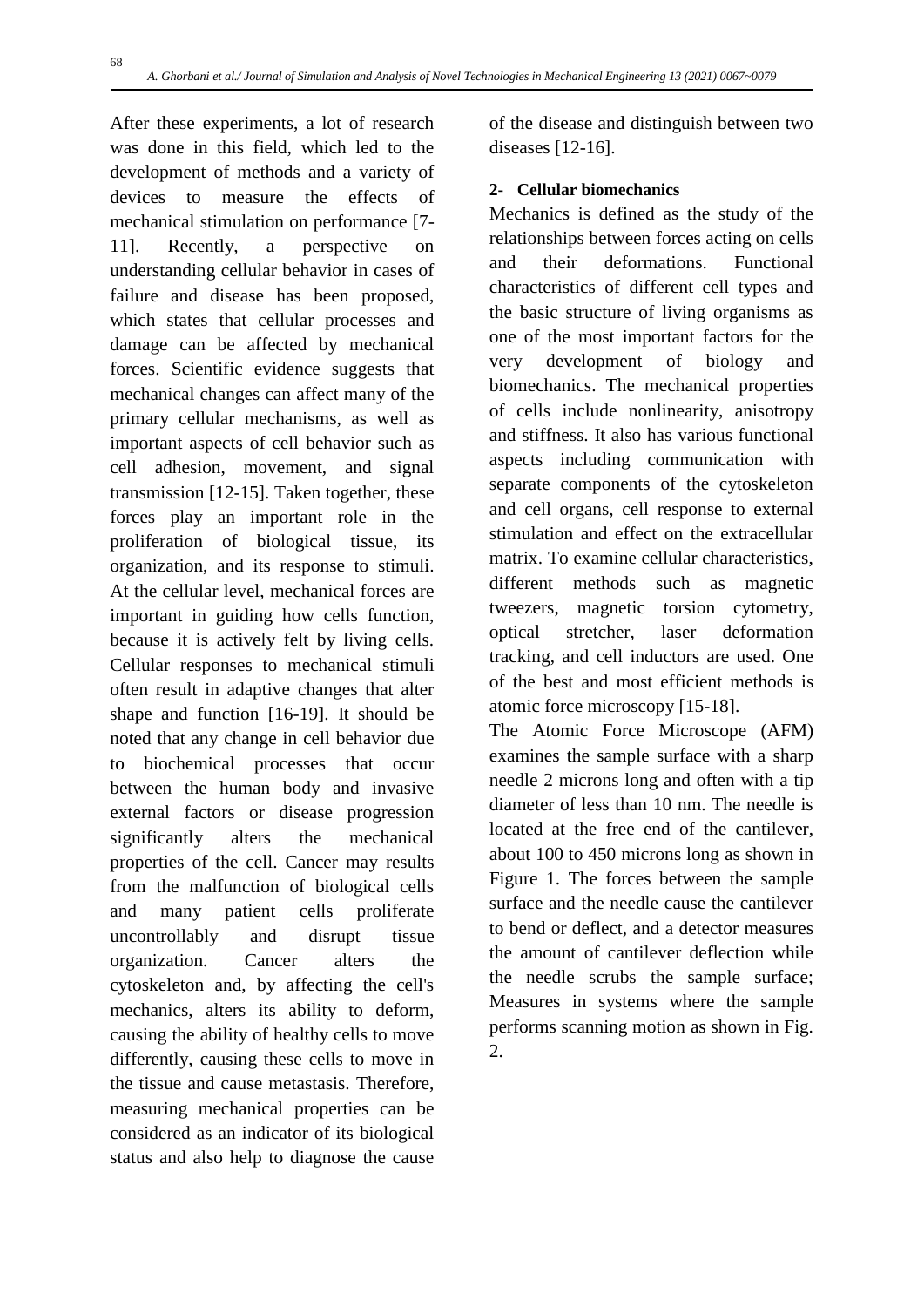

Fig. 1 Atomic force microscope (AFM) system



Fig. 2 Laser beam is reflected back to the cantilever towards a position-sensitive

#### **3- Cantilever position detection**

.

The laser beam is reflected back to the cantilever towards a position-sensitive optical detector (PSPD). The ratio of the distance between the cantilever and the detector to the length of the cantilever acts as a mechanical amplifier. As a result, the system can measure the vertical motion of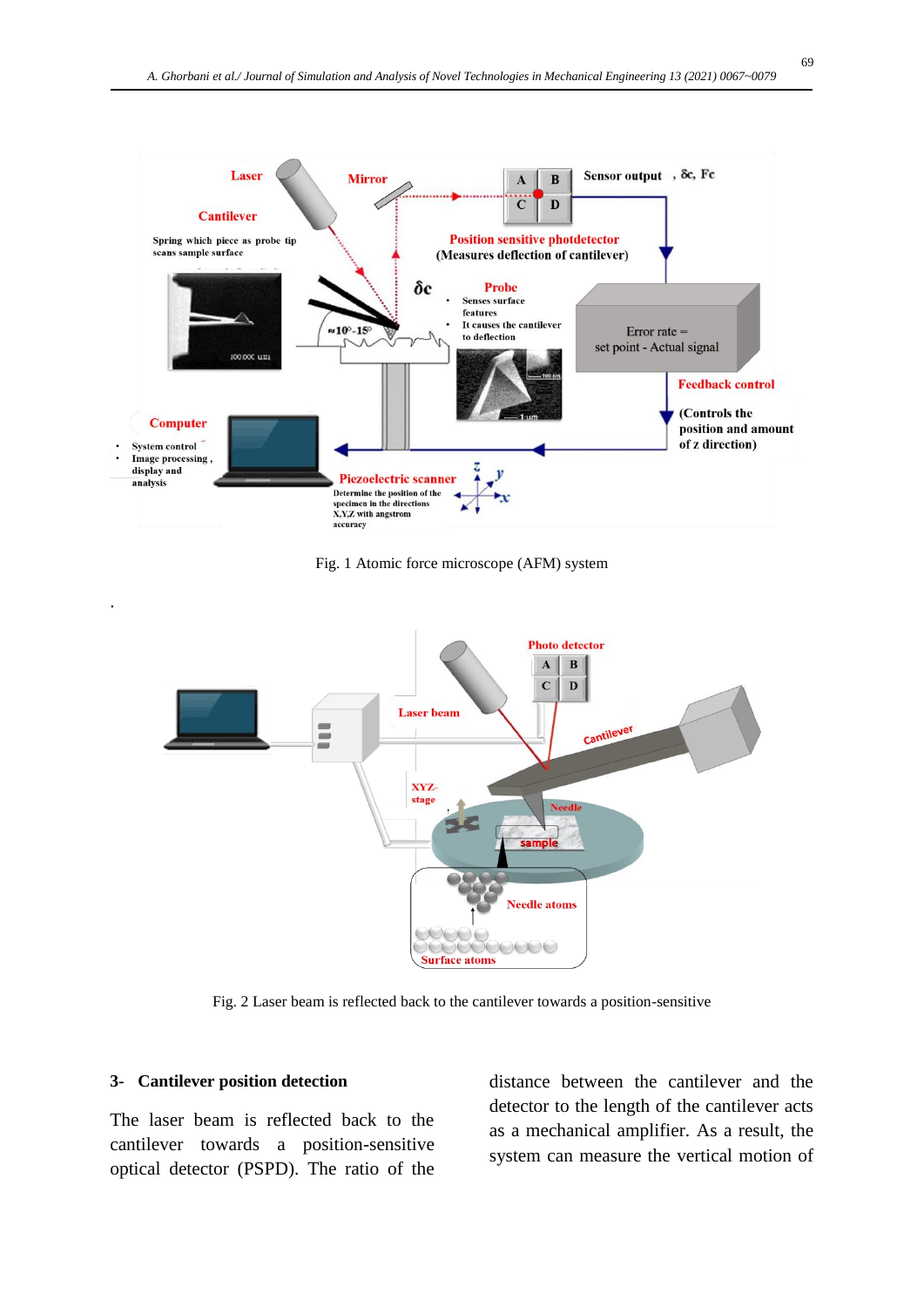less than one angstrom of the cantilever tip.

#### **3-1- Micropipette suction**

In this method, a pipette (a thin glass tube is used to transfer small and precise amounts of liquid) and is fixed on the surface of a cell and enters the pipette by creating a negative pressure and sucks part of the cell into the pipette. In other words, the pipette head is very small compared to the size of the cell; by applying negative

pressure to the cell membrane, a small part of the cell enters the pipette head. This method is a fixed technique for measuring the stiffness of mammalian cell membranes, in which the scale of inverse measurement of cell stiffness is considered to be the height of the sucked part. The pressure application technique can also be used to determine the cell response time. In this technique, the rest time is a scale for measuring the viscoelastic properties of the cell.



Fig. 3 Cancer cells can easily change their shape and structure

The evaluation of biomechanics cells shows that round, spherical and more rigid than cancer cells. They are usually reluctant to detach from the source of their formation and presence, and as long as they are not affected by an

invasive factor or a chain of adverse reactions at the location of these cells, they are likely to change spontaneously in shape and structure as shown in Fig. 3.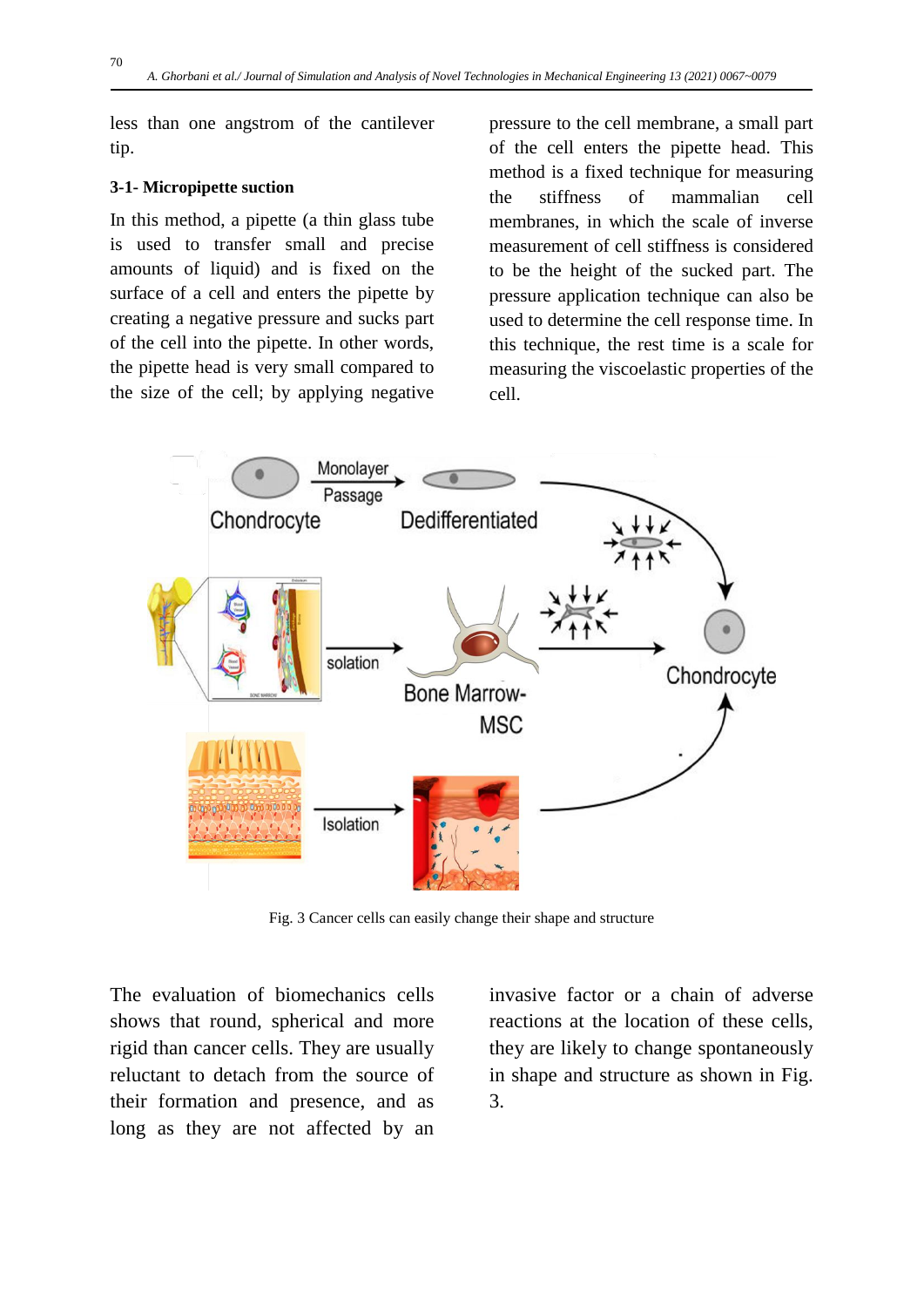### **3-2- Atomic Force Microscope (AFM)**

AFM is a method that is widely used to determine cell components and characteristics. The AFM microscope used as an imaging tool and led to a new approach in biological research, although this microscope is different from the electron light microscope. In this technique, the specimens are inserted with a needle at the end of a pedestal The corresponding tine is followed by a laser, probed. In addition, the measurement of the force applied between the tip of the probe and the specimen, i.e. the forcedisplacement curve, is important to determine the physical properties of the specimen. As a result, because the needle moves on the sample surface, the AFM force curve can be used to evaluate the hardness and adhesion properties of the cell membrane. It is worth mentioning that its most important advantage is the possibility of using it in aqueous and liquid environments. Other prominent applications include non-invasive imaging and measurement of cellular mechanical properties in tissues. Wu et al. used it to measure heart cells. Researchers also used the technique to identify the mechanisms of force transmission in tendons to investigate the mechanical behavior of surfaces in a fiber tensile test. Stewart et al. were able to obtain mechanical stress strength and volume of pressurized animal cells with the support of a cantilever at constant altitude in AFM and a light microscope. They also managed to provide a way to ensure the stability of measurement parameters such as volume and tracking of intracellular activity and interpretation of physical parameters [19- 28].

#### **4- Mechanical stimulation of cells**

To provide the general characteristics of the cell, the mechanical properties of the nucleus, which is the main component of the cell, are important. The forces are transmitted from the surface of the cell and change the overall characteristics of the cell [29-33]. Different mechanisms have been proposed to convert mechanical stimulation into physiologically understandable stimulation of the cell. In general, the process of converting mechanical excitation can be divided into three parts. First, the stimulation is received by the cell surface mechanical receptors and transmitted to the cell. In the next step, this stimulus is transmitted into the cell and to the target receptor. Cells are likely to use their chemical or skeletal pathways to transmit stimuli. Finally, by activating the target section, the desired activity is performed. Mechanical receptors in the space between inside and outside the cell include integrins, stretch-sensitive ion channels, and cell surface proteins. Stimulation is also transmitted in two ways, one via the skeleton and the other biochemically. It is noteworthy that the transmission of a mechanical stimulus in the form of a mechanical wave propagation is much faster than the transfer of a stimulus in the form of a chemical wave. According to research, the transfer of excitation through mechanical diffusion takes about 1 to 5 milliseconds, while its chemical transfer through penetration or displacement takes about 5 to 10 seconds. As a result, the only path of mechanical excitation to the nucleus is not the chemical path, and the transmission through mechanical wave propagation and its conversion to chemical excitation at the core surface can also be mentioned. However, with many researches that have been done in the field of studying the paths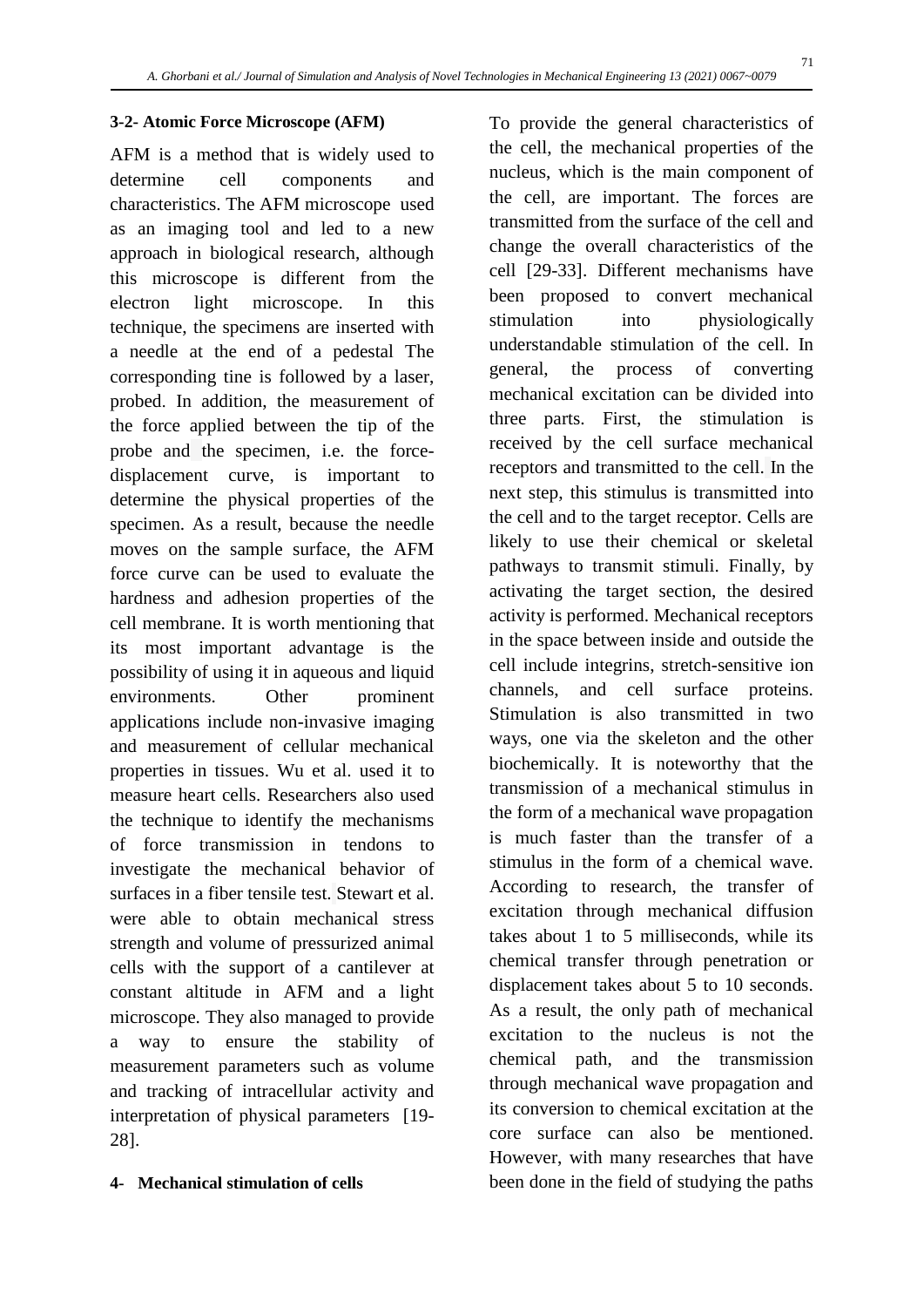of receiving, transmitting and converting mechanical stimuli, the exact mechanism of this process is still unknown [33-35]. Mechanical stimuli applied to the body can cause changes in cell function that can be positive (e. g, improvement in bone mechanical properties) or negative (such as damage to a vessel wall or ECM cancer due to a change in the nature of the cancer) [6-12]. One of the most common methods for mechanical stimulation of cells is called bed tension. Also, micropapillary bed can be used to measure the forces produced by cells. As mentioned earlier, cancer is caused by malfunctioning biological cells. In cancer, cells begin to multiply uncontrollably, disrupting tissue structure. The cytoskeleton is the cell's internal scaffold, which consists of a complex network of biopolymer molecules that determine the shape and characteristics of the cell's mechanical deformation and, along with proteins, play an important role in cellular processes such as migration, cell division, and mechanical conduction. The ECM, is the latent protein in the intercellular space that binds cells together to form tissue. Cancer changes the structure of the cytoskeleton and ECM [24- 28]. This structure of the protein-woven deformation also affects the cancer cell's ability to contract and expand by affecting the deformation mechanism. Therefore, the rate at which cancer cells move can be very different from that of normal cells, causing the metastasis to occur; That cells migrate throughout the tissue to various organs of the human body and cause tumor metamorphosis [36-38]. In contrast, the presence of cytoskeletal defects is effective in many diseases, such as cancerous tumors, guiding the cytoskeleton to modify its structure and mechanical and biomechanical functions can provide a way

to treat cancer. According to the latest statistics from the World Cancer Registry, the International Agency for Research on Cancer predicts that in the next two decades the number of new people with cancer may increase by 47%. Contrary to advances in treatment as well as the findings of cancer studies, different types of cancers have not yet responded to treatment and can be treated for a variety of reasons, such as environmental factors or lifestyle. Biochemical processes between the human body and invasive external factors or disease progression cause various changes that cause changes in cell function, which in turn changes the mechanical properties of the cell, so the biological status index can be measured. It should be considered mechanical properties and also helped to diagnose the cause of the disease and to differentiate between the two diseases [36-38].

#### **5- Mechanical stimulation on cancer cells**

In this section, we discuss the results of one of the studies performed on the ability of cancer cells to malform under pressure between two glass plates, or in other words, microplates in different conditions [6-10]. In this experiment, the cell was modeled with two separate parts (showing the cytoplasm and showing the cell membrane) and Maxwell's viscoelastic model was considered; it is possible to consider different mechanical models for epithelial cells, but according to research, Maxwell viscoelastic models provide closer proximity to laboratory results, and also because in cell mechanics, cytoskeletal components have the greatest impact. They also have viscoelastic properties. It can be said that the most suitable material model for the cell is the viscoelastic model. It is worth mentioning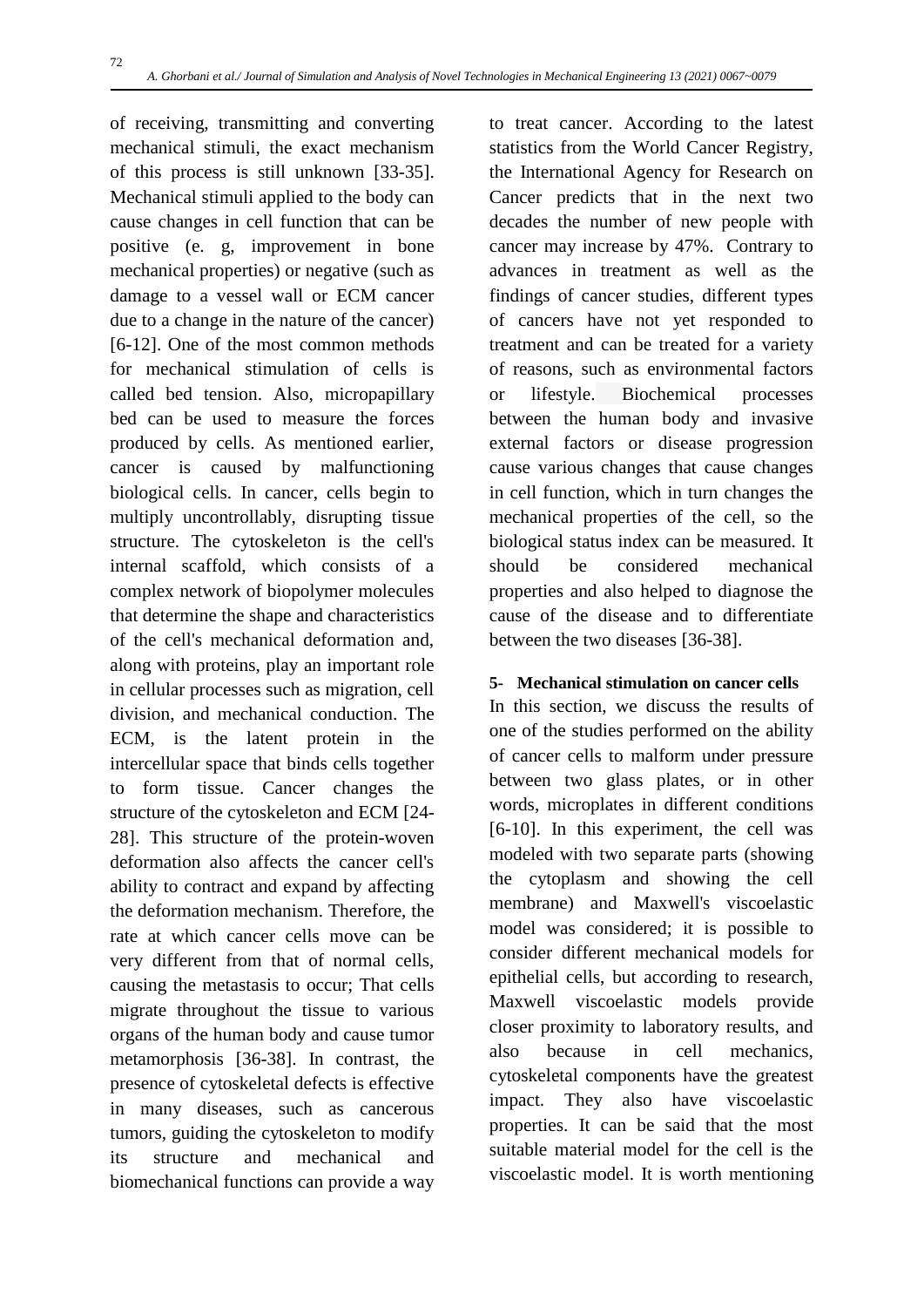that in the study, the inner part or cytoplasm of Maxwell viscoelastic model was homogeneous, isotropic and incompressible and its membrane was considered homogeneous and isotropic.

### **5-1-Membrane thickness changes**

According to research in a process of cancer by Sphingosylphorylcholine (SPC) protein, changes in membrane thickness due to the presence of actin in it and the effect of SPC on actin organization are well known. Increasing the thickness of the membrane leads to a decrease in the reaction force of the cell. In other words, there is an inverse relationship between force and thickness.

## **5-2-Effect of frequency thickness changes**

Frequency is another factor that can affect the mechanical properties of the cell, which increases with increasing frequency, force and reaction of the cell.

# **5-3- Effect of strain changes on malignant**

Because only cancer cells can metastasize, it can only be evaluated in this group of cells. In this case, the strain force increases, the reaction force may increase.

# **5-4- Effect of elastic changes**

The effects of elastic changes are also directly related to the reaction force, and with increasing membrane elasticity, the reaction force increases [8-12].

# **5-5- Effect of biomechanical stimuli on bone cells**

As mentioned, mechanical stimulation can also have positive effects, for example, their effect on stem cells and their transformation into bone cells, which may explain in more detail below Stem cells are cells that are not yet specialized and can differentiate into other cell lines. These cells are divided into different categories, including the ability to differentiate based on the degree of differentiation, which is one of the most important of these categories. This category can also be divided into the following categories: all power, high power and multi power [7-12]. Bioreactor refers to any system or artificial device built or engineered that is used in the subject as a differentiator. There are 5 types of commercial bioreactors for different tissues, including: Flask Spinner SFs, Perfusion bioreactors, Wall-mounted bioreactors (RWV: Vessel Wall Rotating), Z-reactorP, and reactors. Biot rotating biaxial (BXR) [1]. In addition to fluid flow to create shear stresses, these bioreactors improve the growth and proliferation of cells within the scaffold by using appropriate mass transfer. Many researchers have studied the efficiency and effectiveness of bioreactors to induce differentiation, However Sim et al. worked on the effect of compressive stress on the fate of human pneumatic stem cells. They extracted human mesenchymal stem cells (MSCs) from bone marrow cells (BMC) and cultured them on a bed that had the flexibility and for 5 weeks at a pressure of 5 KPa and a frequency of 1 Hz, twice daily and each loads last for 10 minutes. In order to be able to compare the results, they placed the control cells in the previous chip, except that this group of cells was not mechanically stimulated. In these experiments, in order to be able to investigate only the effect of mechanical stimulation on the cell, bone growth medium without growth factors was used [42-50]. In addition to their initial goal mentioned earlier, Sim et al. Also investigated the effect of different loading amplitudes on cell fate, and the results of their experiments showed that the rate of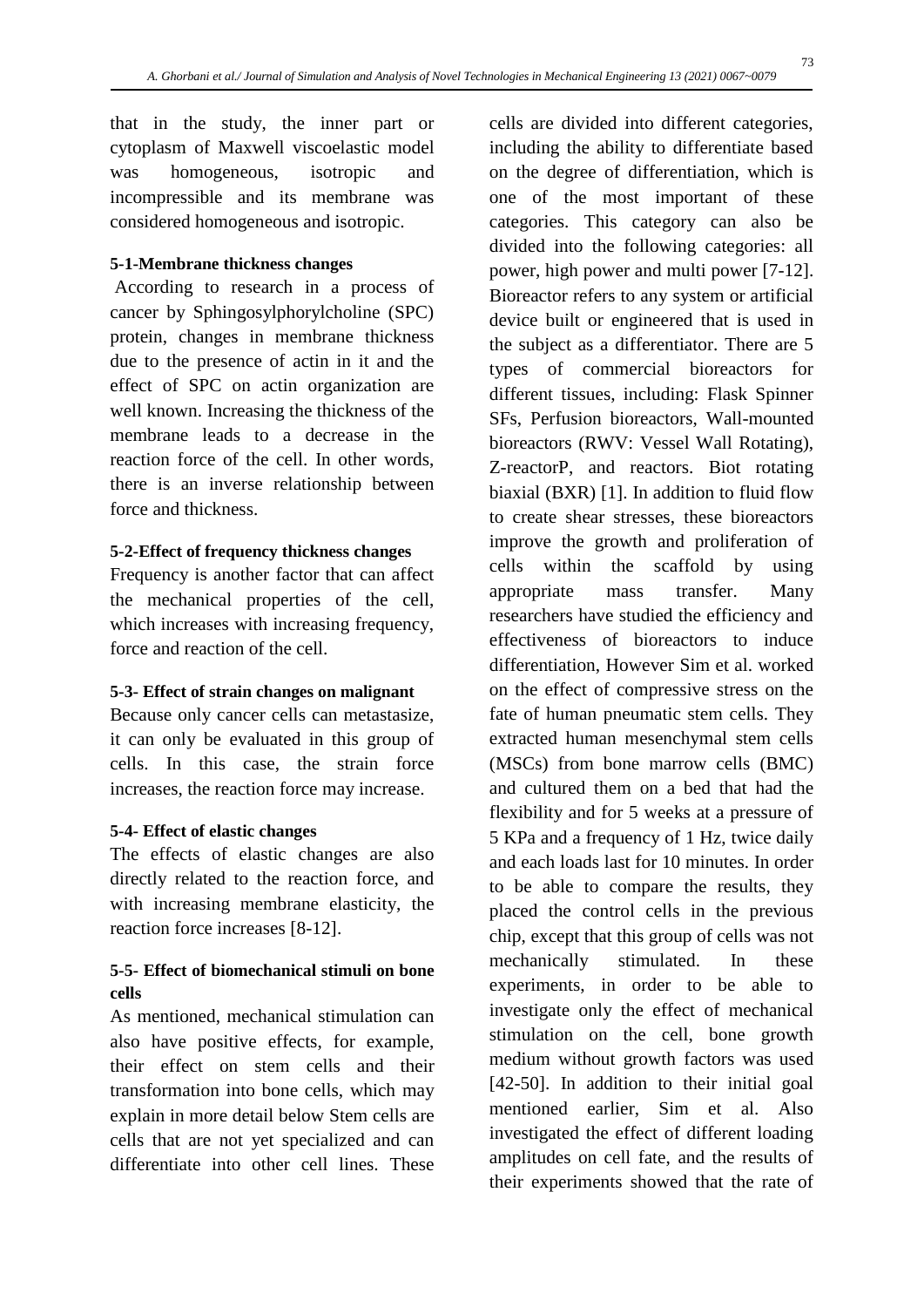cell proliferation in a group was 1.5 times higher than that of control cells. However, the rate of reproduction decreases compared to when bioreactors are used. One of the reasons that can be mentioned is the reduction of food and gas transfer. Experiments also show that this mechanism and the use of microchips induce the early stages of bone tissue production [8]. The cells were subjected to mechanical stimulation for 15 minutes, 60 minutes and 2 hours. Each was repeated 3 times and the loading results were examined each time. The general conclusion that can be drawn from this study is that by increasing the time of each loading period, it can cause damage to the cells but increase the expression of markers. In addition, the results showed that repetition of processes reduces cell damage, which is due to the adaptation of cells to mechanical stimulation, but reduces the rate of expression of markers [9]. Using stem cells is not without problems It is also associated with problems, including the fact that in the laboratory, mesenchymal stem cells lose their differentiation and proliferation, which must be prevented by various chemical and physical methods [2-10]. In general, and with respect to studies and advances in stem cell differentiation, It can be said that chemical stimuli are not just the crucial stimuli of the cell and physical stimuli such as electrical, mechanical stimuli, even surface geometry affect the fate of the cell. It is also noteworthy that the application of a mechanical parameter alone does not determine the behavior of cells; In addition, biaxial traction, uniaxial traction and compressive stress can help to differentiate stem cells towards bone cells [10-18]. The cells of the body, including MSCs are exposed to various mechanical

forces. The type and magnitude of these forces vary in different physiological and pathological conditions and produce a wide variety of responses in cells that have the ability to alter cell function. The study of the response of stem cells to mechanical forces is of great importance in understanding the function of cells and tissues in healthy and diseased conditions. The ability to differentiate MSCs from other cells has made them a very important cellular resource in tissue engineering. In this study, using AFM we consider the effect of mechanical loads on the stem cells which includes examining the behavior of the cell, affected by the behavior of its internal components, through stress distribution and large deformations. Recently, models of hyper elastic materials for the brain have been used to express the nonlinear mechanical behavior of brain tissue under great deformation. Rashid et al. [39] consider the effect of strain rate on mechanical behavior of brain tissue, high strain rate tensile tests on brain tissue samples. They presented a one-term model for the hyper elastic nonlinear behavior of brain tissue and presented the parameters of a 6-behavior model by inverse finite element method, which is obtained by matching finite element results with laboratory results. Feng et al. [40] performed a dynamic shear test on the white part of the brain to determine the behavioral model of brain tissue under various model determine the parameters required in the hyper elastic structural model that reflects the nonisotropic mechanical behavior of the white matter. Laksari et al. [41] performed stresslimiting stress tests.

#### **6- Conclusion**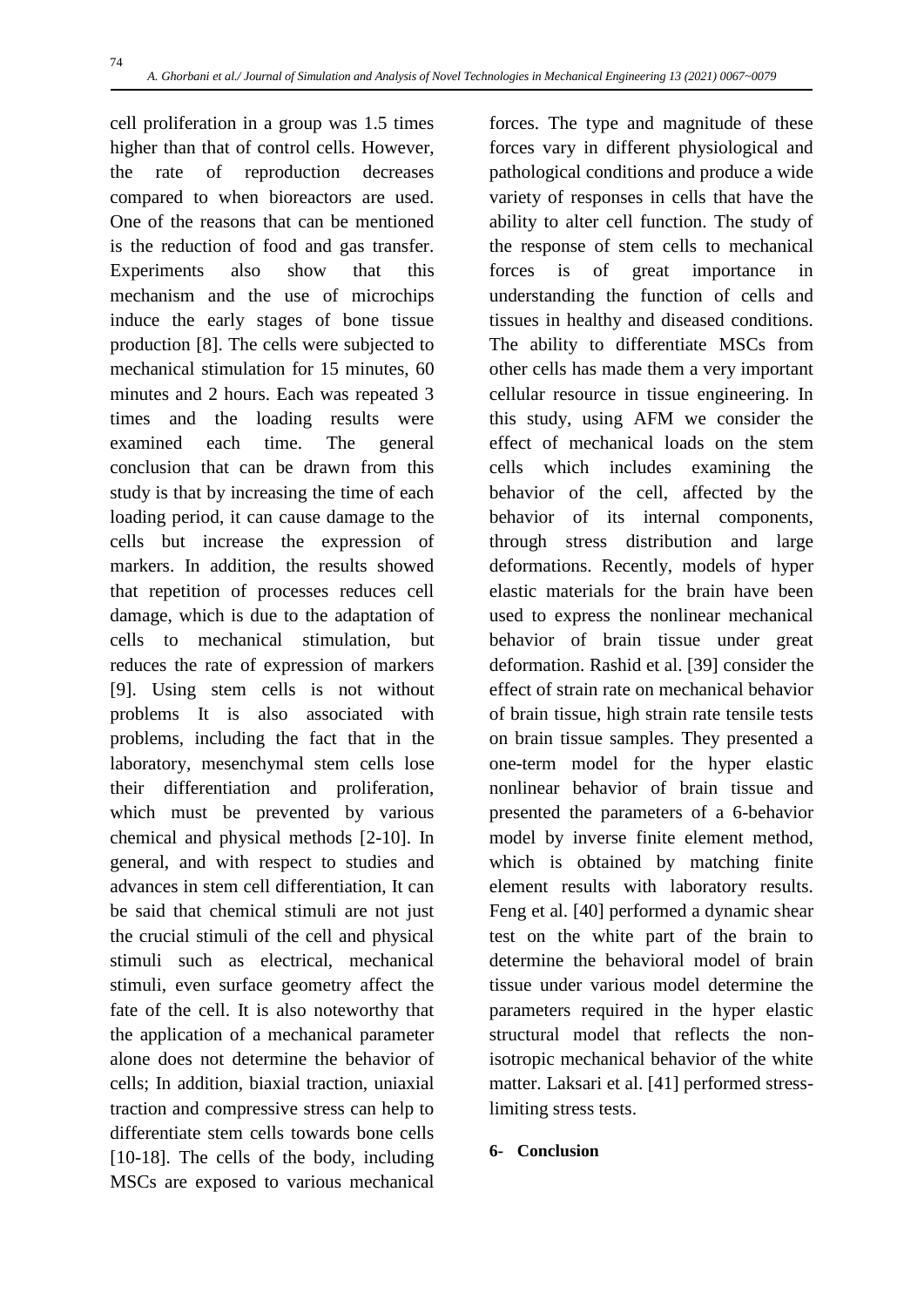Biochemical processes between the human body and invasive external factors or disease progression cause various changes that cause changes in cell function, which in turn causes changes in the mechanical properties of the cell, so the biological status index can be measured. It considered mechanical properties and also helped to diagnose the cause of the disease and to differentiate between the two diseases. According to the study of mechanical stimuli in the body can cause changes in cell and tissue function, which can be negative or positive. The occurrence of a positive change depends on the optimal choice of parameters such as amplitude, frequency waveform and loading time. However, if any of these parameters are not within their proper range, they may not be able to induce the desired effect on the cell and can even cause cell damage or death. Therefore, optimization of mechanical parameters is very important. However, in addition to applying parameters to cells for a specific purpose, cells can be exposed to other biomechanical stimuli and alter cell behavior.

### **References**

[1] Majid, H., Atefeh, S., Nabiollah, A., Nooshin, H., Mahnaz, E., & Mohammad Ali, S. (2013). Effect of mechanical stimulations on the fate of stem cells-a review

[2] Suresh, S. (2007). Biomechanics and biophysics of cancer cells. *Acta Materialia*, *55*(12), 3989-4014.

[3] Jacobs CR, Huang H, Kwon RY. Introduction to Cell Mechanics and Mechanobiology. Garland Science. 2013.

[4] Evans EA, Skalak R. Mechanics and thermodynamics of biomembranes. Boca Raton, Florida. 1980..

[5] Wu X, Sun Z, Meininger GA, Muthuchamy M. Application of atomic force microscopy measurements on

[6] Ross TD, Coon BG, Yun S, Baeyens N, Tanaka K, Ouyang M, Schwartz MA. Integrins in mechanotransduction. Curr Opin Cell Biol 2013; 25(5): 613-8.

[7] Goldstein LSB, Schneider M. Stem cells for dummies. Hoboken, NJ: Wiley Publishing, Inc, 2010; p: 19-25, 99-119.

[8] Sim WY, Park SW, Park SH, Min BH, Park SR, Yang SS. A pneumatic micro cell chip for the differentiation of human mesenchymal stem cells under mechanical stimulation. Lab Chip 2007; 7(12): 1775- 82.

[9] Kasper C, Griensven M, Portner R, Al-Rubeai M. Bioreator systems for tissue engineering. Berlin: Springer, 2009; p: 95- 125.

[10] Kim JH,Cho CS, Choung YH, Lim KT, Son HM, Seonwoo H, Baik SJ, Jeon SH, Park JY, Choung PH, Chung JH. Mechanical stimulation of mesenchymal stem cells for tissue engineering. TERM 2009; 6(1): 199-206

[11] Navidbakhsh, M., & Jaafarnejad, M. (2010). Modeling the Effects of Biomechanical Factors on the Deformability of Metastatic Cancer Cells. *Iranian Journal of Biomedical Engineering*, *3*, 399-306

[12] Shamsehkohan, P., & Sadeghi, H. (2017). Overview of the mechanical function of tissue cells affecting human movement. *Scientific Journal of Rehabilitation Medicine*, *5*(4), 271-281.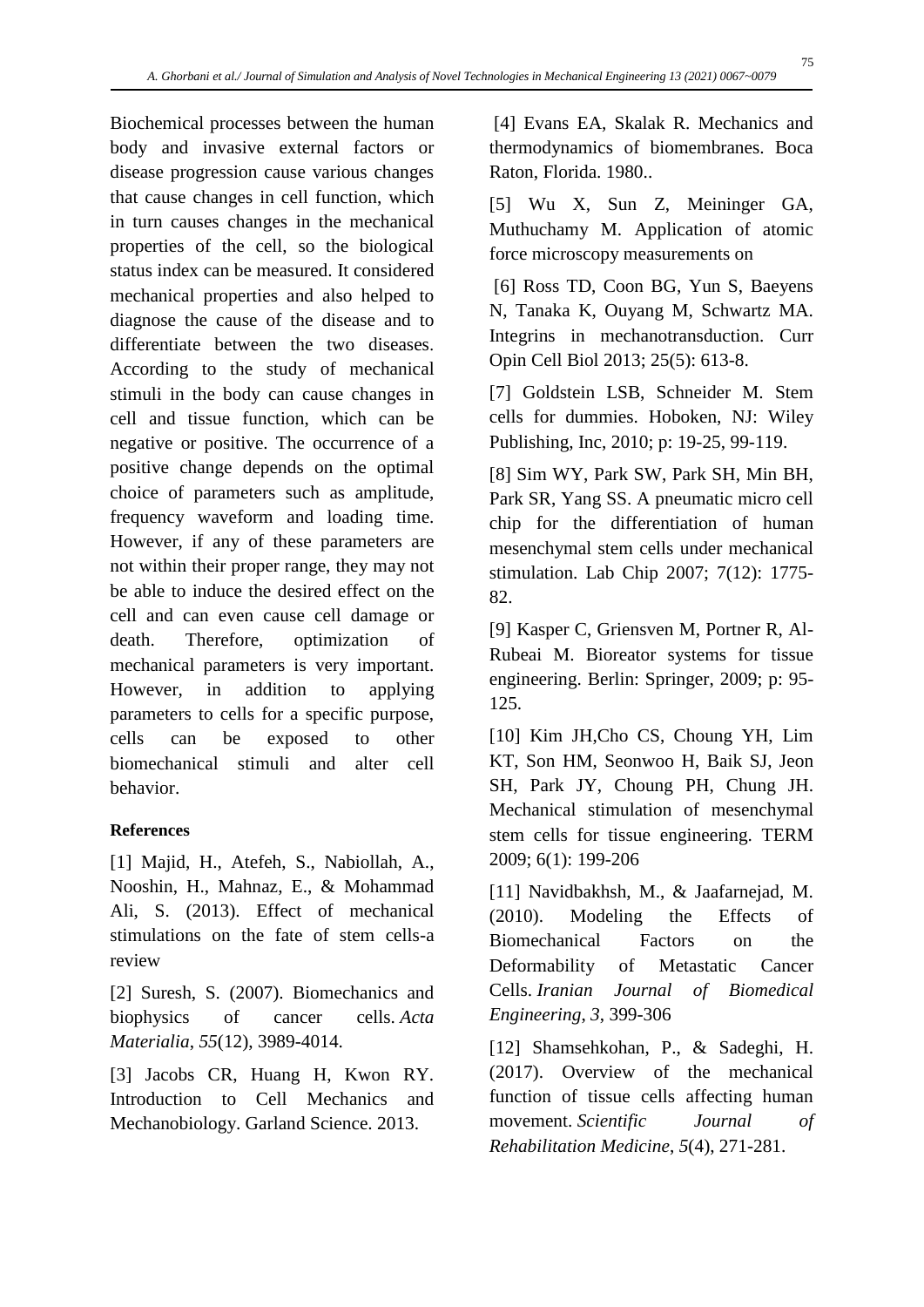[13] Saeedi, M. R., Morovvati, M. R., & Mollaei-Dariani, B. (2020). Experimental and numerical investigation of impact resistance of aluminum–copper cladded sheets using an energy-based damage model. Journal of the Brazilian Society of Mechanical Sciences and Engineering, 42(6), 1-24.

[14] Kardan-Halvaei, M., Morovvati, M. R., & Mollaei-Dariani, B. (2020). Crystal plasticity finite element simulation and experimental investigation of the microupsetting process of OFHC copper. Journal of Micromechanics and Microengineering, 30(7), 075005.

[15] Fazlollahi, M., Morovvati, M. R., & Mollaei Dariani, B. (2019). Theoretical, numerical and experimental investigation of hydro-mechanical deep drawing of steel/polymer/steel sandwich sheets. Proceedings of the Institution of Mechanical Engineers, Part B: Journal of Engineering Manufacture, 233(5), 1529- 1546.

[16] Saeedi, M. R., Morovvati, M. R., & Alizadeh-Vaghasloo, Y. (2018). Experimental and numerical study of mode-I and mixed-mode fracture of ductile U-notched functionally graded materials. International Journal of Mechanical Sciences, 144, 324-340.

[17] Morovvati, M. R., & Mollaei-Dariani, B. (2018). The formability investigation of CNT-reinforced aluminum nano-composite sheets manufactured by accumulative roll bonding. The International Journal of Advanced Manufacturing Technology, 95(9), 3523-3533.

[18] Morovvati, M. R., & Dariani, B. M. (2017). The effect of annealing on the formability of aluminum 1200 after accumulative roll bonding. Journal of Manufacturing Processes, 30, 241-254.

[19] Morovvati, M. R., Lalehpour, A., & Esmaeilzare, A. (2016). Effect of nano/micro B4C and SiC particles on fracture properties of aluminum 7075 particulate composites under chevronnotch plane strain fracture toughness test. Materials Research Express, 3(12), 125026.

[20] Fatemi, A., Morovvati, M. R., & Biglari, F. R. (2013). The effect of tube material, microstructure, and heat treatment on process responses of tube hydroforming without axial force. The International Journal of Advanced Manufacturing Technology, 68(1), 263-276.

[21] Pourmoghadam, M. N., Esfahani, R. S., Morovvati, M. R., & Rizi, B. N. (2013). Bifurcation analysis of plastic wrinkling formation for anisotropic laminated sheets (AA2024–Polyamide–

AA2024). Computational materials science, 77, 35-43.

[22] Morovvati, M. R., Fatemi, A., & Sadighi, M. (2011). Experimental and finite element investigation on wrinkling of circular single layer and two-layer sheet metals in deep drawing process. The International Journal of Advanced Manufacturing Technology, 54(1), 113-121.

[23] Morovvati, M. R., Mollaei-Dariani, B., & Haddadzadeh, M. (2010). Initial blank optimization in multilayer deep drawing process using GONNS. Journal of manufacturing science and engineering, 132(6).

[24] Fatemi, A., Biglari, F., & Morovvati, M. R. (2010). Influences of inner pressure and tube thickness on process responses of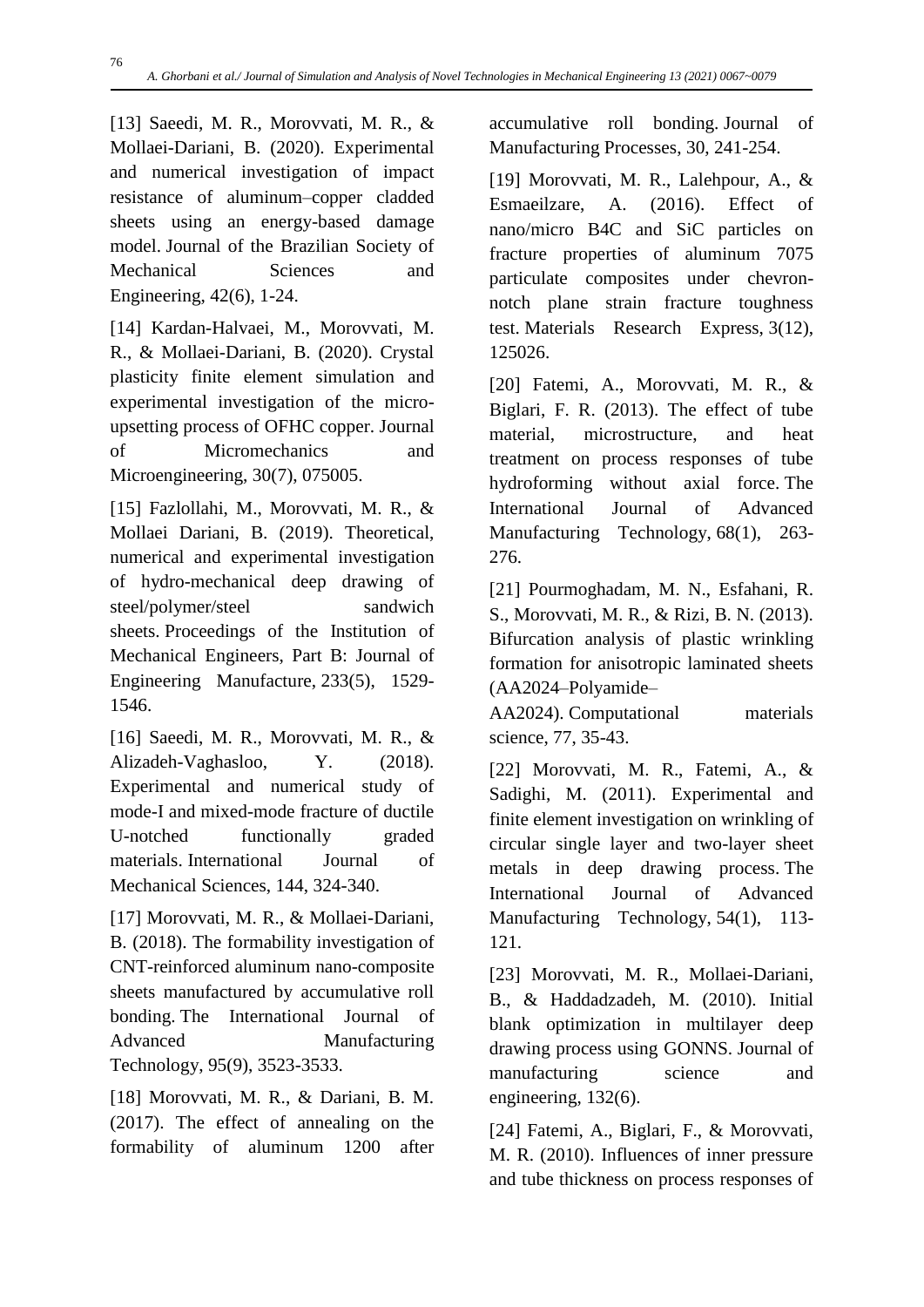hydroforming copper tubes without axial force. Proceedings of the Institution of Mechanical Engineers, Part B: Journal of Engineering Manufacture, 224(12), 1866- 1878.

[25] Khandan, A., Abdellahi, M., Ozada, N., & Ghayour, H. (2016). Study of the bioactivity, wettability and hardness behaviour of the bovine hydroxyapatitediopside bio-nanocomposite coating. Journal of the Taiwan Institute of Chemical Engineers, 60, 538-546.

[26] Karamian, E., Motamedi, M. R. K., Khandan, A., Soltani, P., & Maghsoudi, S. (2014). An in vitro evaluation of novel NHA/zircon plasma coating on 316L stainless steel dental implant. Progress in Natural Science: Materials International, 24(2), 150-156.

[27] Karamian, E., Abdellahi, M., Khandan, A., & Abdellah, S. (2016). Introducing the fluorine doped natural hydroxyapatite-titania nanobiocomposite ceramic. Journal of Alloys and Compounds, 679, 375-383.

[28] Ghayour, H., Abdellahi, M., Ozada, N., Jabbrzare, S., & Khandan, A. (2017). Hyperthermia application of zinc doped nickel ferrite nanoparticles. Journal of Physics and Chemistry of Solids, 111, 464- 472.

[29] Kazemi, A., Abdellahi, M., Khajeh-Sharafabadi, A., Khandan, A., & Ozada, N. (2017). Study of in vitro bioactivity and mechanical properties of diopside nanobioceramic synthesized by a facile method using eggshell as raw material. Materials Science and Engineering: C, 71, 604-610.

[30] Khandan, A., & Ozada, N. (2017). Bredigite-Magnetite (Ca7MgSi4O16- Fe3O4) nanoparticles: A study on their magnetic properties. Journal of Alloys and Compounds, 726, 729-736.

[31] Khandan, A., Jazayeri, H., Fahmy, M. D., & Razavi, M. (2017). Hydrogels: Types, structure, properties, and applications. Biomat Tiss Eng, 4(27), 143- 69.

[32] Khandan, A., & Ozada, N. (2017). A novel and economical route for synthesizing akermanite (Ca2MgSi2O7) nano-bioceramic. Materials Science and Engineering: C, 71, 1072-1078.

[33] Heydary, H. A., Karamian, E., Poorazizi, E., Khandan, A., & Heydaripour, J. (2015). A novel nano-fiber of Iranian gum tragacanth-polyvinyl alcohol/nanoclay composite for wound healing applications. Procedia Materials Science, 11, 176-182.

[34] Khandan, A., Karamian, E., & Bonakdarchian, M. (2014). Mechanochemical synthesis evaluation of nanocrystalline bone-derived bioceramic powder using for bone tissue engineering. Dental Hypotheses, 5(4), 155.

[35] Karamian, E., Khandan, A., Kalantar Motamedi, M. R., & Mirmohammadi, H. (2014). Surface characteristics and bioactivity of a novel natural HA/zircon nanocomposite coated on dental implants. BioMed research international, 2014.

[36] Jabbarzare, S., Abdellahi, M., Ghayour, H., Arpanahi, A., & Khandan, A. (2017). A study on the synthesis and magnetic properties of the cerium ferrite ceramic. Journal of Alloys and Compounds, 694, 800-807.

[37] Razavi, M., & Khandan, A. (2017). Safety, regulatory issues, long-term biotoxicity, and the processing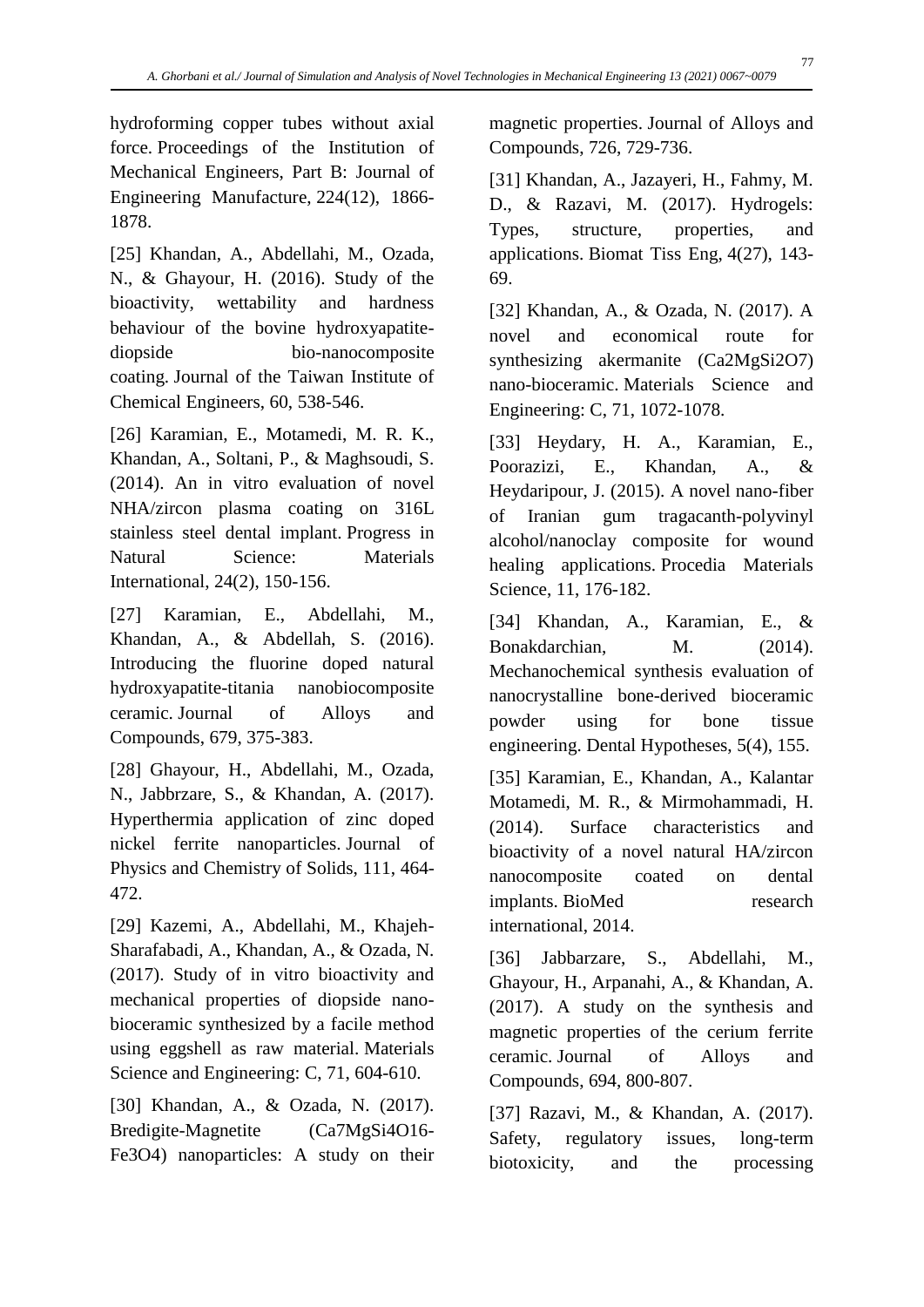environment. In Nanobiomaterials Science, Development and Evaluation (pp. 261- 279). Woodhead Publishing.

[38] Karamian, E. B., Motamedi, M. R., Mirmohammadi, K., Soltani, P. A., & Khandan, A. M. (2014). Correlation between crystallographic parameters and biodegradation rate of natural hydroxyapatite in physiological solutions. Indian J Sci Res, 4(3), 092-9.

[39] Rashid, B., Destrade, M., and Gilchrist, M.D., "Inhomogeneous Deformation of Brain Tissue during Tension Tests", Computational Materials Science, Vol. 64, pp. 295-300, (2012).

[40] Feng, Y., Okamoto, R.J., Namani, R., Genin, G.M., and Bayly, P.V., "Measurements of Mechanical Anisotropy in Brain Tissue and Implications for Transversely Isotropic Material Models of White Matter", Journal of the Mechanical Behavior of Biomedical Materials, Vol. 23, pp. 117-132, (2013).

[41] Laksari, K., Shafieian, M., and Darvish, K., "Constitutive Model for Brain Tissue under Finite Compression", Journal of Biomechanics, Vol. 45, No. 4, pp. 642- 646, (2012).

[42] Heydari, E., Mokhtarian, A., Pirmoradian, M., Hashemian, M., & Seifzadeh, A. (2020). Sound transmission loss of a porous heterogeneous cylindrical nanoshell employing nonlocal strain gradient and first-order shear deformation assumptions. Mechanics Based Design of Structures and Machines, 1-22.

[43] Torkan, E., & Pirmoradian, M. (2019). Efficient higher-order shear deformation theories for instability analysis of plates carrying a mass moving on an elliptical path. Journal of Solid Mechanics, 11(4), 790-808.

[44] Torkan, E., Pirmoradian, M., & Hashemian, M. (2019). Dynamic instability analysis of moderately thick rectangular plates influenced by an orbiting mass based on the first-order shear deformation theory. Modares Mechanical Engineering, 19(9), 2203-2213.

[45] Torkan, E., Pirmoradian, M., & Hashemian, M. (2017). Occurrence of parametric resonance in vibrations of rectangular plates resting on elastic foundation under passage of continuous series of moving masses. Modares Mechanical Engineering, 17(9), 225-236.

[46] Pirmoradian, M., Torkan, E., Zali, H., Hashemian, M., & Toghraie, D. (2020). Statistical and parametric instability analysis for delivery of nanoparticles through embedded DWCNT. Physica A: Statistical Mechanics and Its Applications, 554, 123911.

[47] Pirmoradian, M., Torkan, E., & Toghraie, D. (2020). Study on sizedependent vibration and stability of DWCNTs subjected to moving nanoparticles and embedded on twoparameter foundations. Mechanics of Materials, 142, 103279.

[48] Pirmoradian, M., & Karimpour, H. (2017). Parametric resonance and jump analysis of a beam subjected to periodic mass transition. Nonlinear Dynamics, 89(3), 2141-2154.

[49] Heydari, S., Attaeyan, A., Bitaraf, P., Gholami, A., Kamyab Moghadas, B. (2021). Investigation of modern ceramics in bioelectrical engineering with proper thermal and mechanical properties. Journal of Simulation and Analysis of Novel Technologies in Mechanical Engineering, 13(3), 43-52.